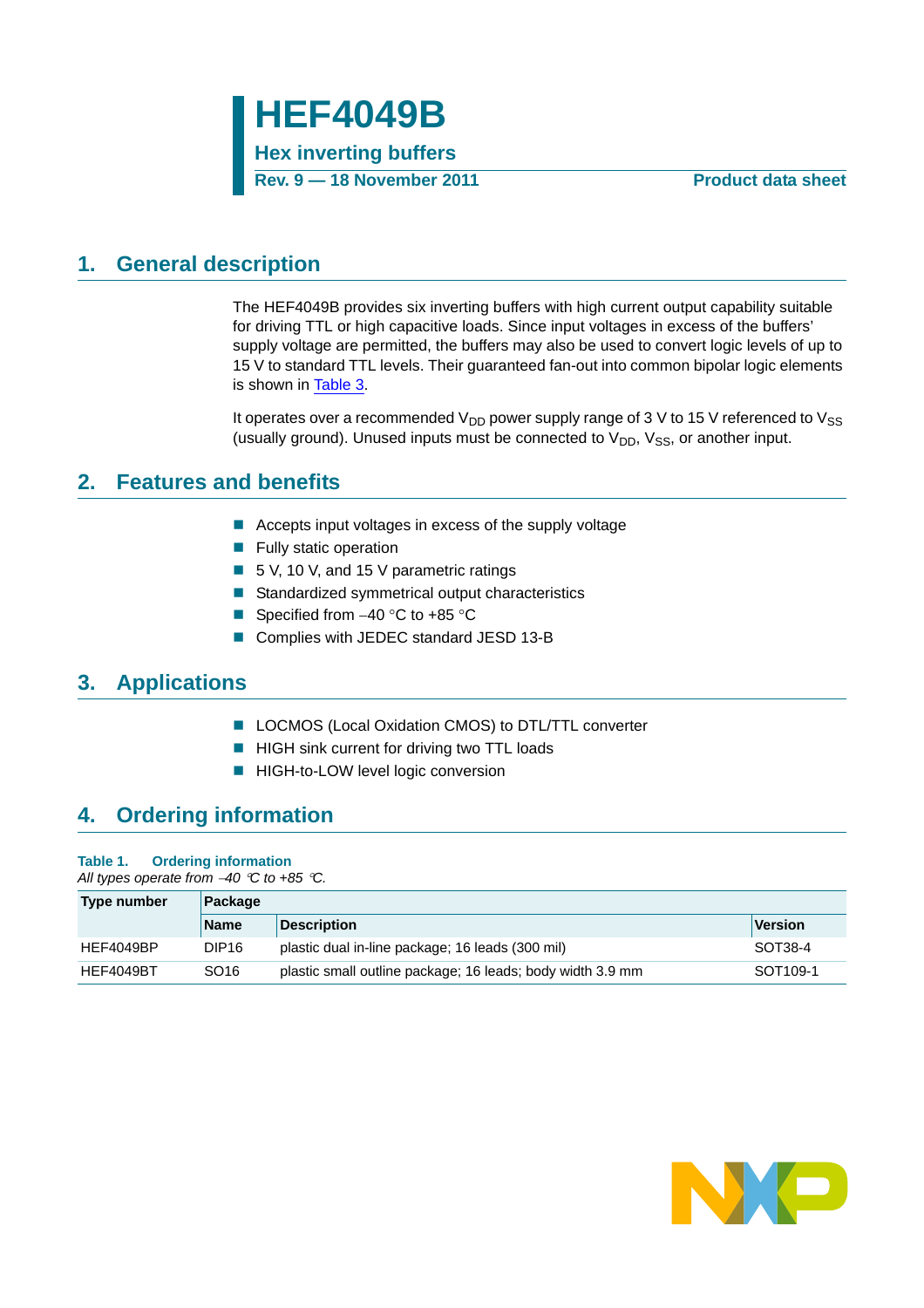### <span id="page-1-0"></span>**5. Functional diagram**



### <span id="page-1-1"></span>**6. Pinning information**

#### **6.1 Pinning**

<span id="page-1-2"></span>

### **6.2 Pin description**

<span id="page-1-3"></span>

|                       | Table 2. Pin description |                    |  |  |  |  |
|-----------------------|--------------------------|--------------------|--|--|--|--|
| Symbol                | Pin                      | <b>Description</b> |  |  |  |  |
| <b>V<sub>DD</sub></b> |                          | supply voltage     |  |  |  |  |
| 1Y to 6Y              | 2, 4, 6, 10, 12, 15      | output             |  |  |  |  |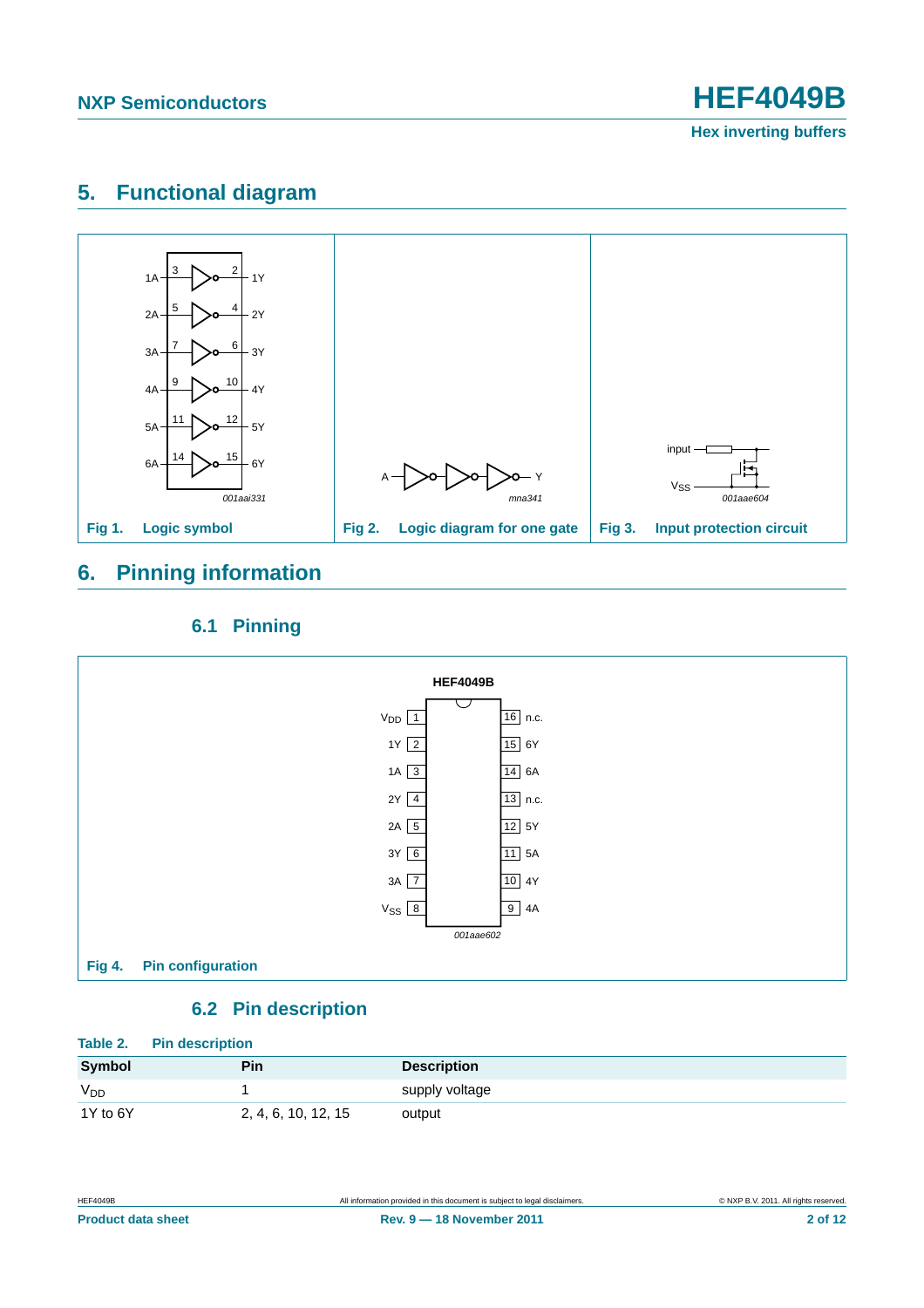|          | Table 2. Pin description  continued |                       |  |  |  |  |
|----------|-------------------------------------|-----------------------|--|--|--|--|
| Symbol   | <b>Pin</b>                          | <b>Description</b>    |  |  |  |  |
| 1A to 6A | 3, 5, 7, 9, 11, 14                  | input                 |  |  |  |  |
| Vss      | 8                                   | ground supply voltage |  |  |  |  |
| n.c.     | 13, 16                              | not connected         |  |  |  |  |

# <span id="page-2-3"></span>**7. Functional description**

<span id="page-2-0"></span>

| Table 3. Guaranteed fan-out |                           |
|-----------------------------|---------------------------|
| <b>Driven element</b>       | <b>Guaranteed fan-out</b> |
| Standard TTL                |                           |
| 74 LS                       | 9                         |
| 74 L                        | 16                        |

### <span id="page-2-4"></span>**8. Limiting values**

#### **Table 4. Limiting values**

*In accordance with the Absolute Maximum Rating System (IEC 60134).*

| <b>Symbol</b>               | <b>Parameter</b>        | <b>Conditions</b>                                               | <b>Min</b>              | <b>Max</b>     | <b>Unit</b> |
|-----------------------------|-------------------------|-----------------------------------------------------------------|-------------------------|----------------|-------------|
| $V_{DD}$                    | supply voltage          |                                                                 | $-0.5$                  | $+18$          | V           |
| $I_{IK}$                    | input clamping current  | $V_1 < -0.5$ V or $V_1 > V_{DD} + 0.5$ V                        |                         | ±10            | mA          |
| $V_{I}$                     | input voltage           |                                                                 | $-0.5$                  | $V_{DD}$ + 0.5 | V           |
| $I_{OK}$                    | output clamping current | $V_{\Omega}$ < -0.5 V or $V_{\Omega}$ > $V_{\text{DD}}$ + 0.5 V |                         | ±10            | mA          |
| $I_{\text{IO}}$             | input/output current    |                                                                 |                         | ±10            | mA          |
| <b>I</b> <sub>DD</sub>      | supply current          |                                                                 |                         | 50             | mA          |
| $T_{\text{stg}}$            | storage temperature     |                                                                 | $-65$                   | $+150$         | $^{\circ}C$ |
| $\mathsf{T}_{\mathsf{amb}}$ | ambient temperature     |                                                                 | $-40$                   | $+85$          | $^{\circ}C$ |
| $P_{\text{tot}}$            | total power dissipation | $T_{amb}$ –40 °C to +85 °C                                      |                         |                |             |
|                             |                         | DIP16 package                                                   | $\boxed{1}$ $\boxed{1}$ | 750            | mW          |
|                             |                         | SO <sub>16</sub> package                                        | $\boxed{2}$ -           | 500            | mW          |
| P                           | power dissipation       | per output                                                      |                         | 100            | mW          |

<span id="page-2-1"></span>[1] For DIP16 package:  $P_{tot}$  derates linearly with 12 mW/K above 70 °C.

<span id="page-2-2"></span>[2] For SO16 package:  $P_{\text{tot}}$  derates linearly with 8 mW/K above 70 °C.

### <span id="page-2-5"></span>**9. Recommended operating conditions**

#### **Table 5. Recommended operating conditions**

| <b>Symbol</b> | <b>Parameter</b>    | <b>Conditions</b> | Min | Typ                      | Max | Unit |
|---------------|---------------------|-------------------|-----|--------------------------|-----|------|
| $V_{DD}$      | supply voltage      |                   |     | $\overline{\phantom{0}}$ |     |      |
| $V_{1}$       | input voltage       |                   |     | $\overline{\phantom{0}}$ | חח∨ |      |
| l amb         | ambient temperature | in free air       | -40 | $\overline{\phantom{0}}$ | +85 | °C   |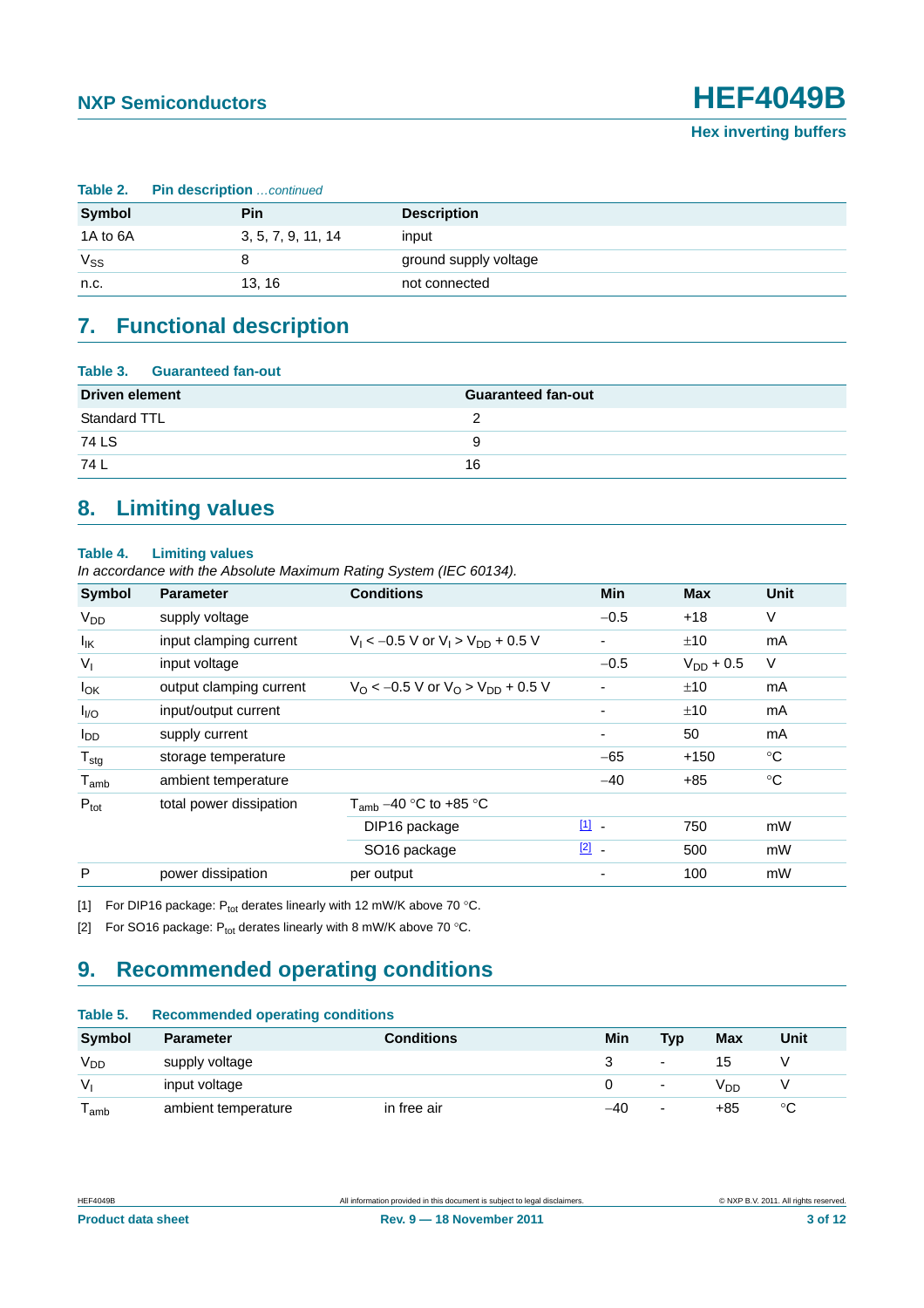**NXP Semiconductors HEF4049B**

**Hex inverting buffers**

| Table 5.            | <b>Recommended operating conditions</b> continued |                   |                |        |      |           |  |
|---------------------|---------------------------------------------------|-------------------|----------------|--------|------|-----------|--|
| Symbol              | <b>Parameter</b>                                  | <b>Conditions</b> | Min            | Tvp    | Max  | Unit      |  |
| $\Delta t/\Delta V$ | input transition rise and fall rate               | $V_{DD} = 5 V$    | ٠              | $\sim$ | 3.75 | $\mu$ s/V |  |
|                     |                                                   | $V_{DD} = 10 V$   | $\sim$         | $\sim$ | 0.5  | $\mu$ s/V |  |
|                     |                                                   | $V_{DD} = 15 V$   | $\overline{a}$ | $\sim$ | 0.08 | $\mu$ s/V |  |

## <span id="page-3-1"></span>**10. Static characteristics**

#### <span id="page-3-0"></span>**Table 6. Static characteristics**

 $V_{SS} = 0$  V;  $V_I = V_{SS}$  or  $V_{DD}$  unless otherwise specified.

| Symbol                 | Parameter                 | <b>Conditions</b>        | <b>V<sub>DD</sub></b> | $T_{amb} = -40 °C$       |                              | $T_{amb}$ = 25 °C            |                | $T_{amb}$ = 85 °C        |                              | Unit        |
|------------------------|---------------------------|--------------------------|-----------------------|--------------------------|------------------------------|------------------------------|----------------|--------------------------|------------------------------|-------------|
|                        |                           |                          |                       | Min                      | <b>Max</b>                   | Min                          | <b>Max</b>     | Min                      | <b>Max</b>                   |             |
| V <sub>IH</sub>        | HIGH-level input voltage  | $ I_{O}  < 1 \mu A$      | 5 V                   | 3.5                      | $\overline{\phantom{a}}$     | 3.5                          |                | 3.5                      | $\overline{\phantom{a}}$     | $\vee$      |
|                        |                           |                          | 10 V                  | 7.0                      | $\qquad \qquad \blacksquare$ | 7.0                          | $\blacksquare$ | 7.0                      | $\blacksquare$               | $\sf V$     |
|                        |                           |                          | 15 V                  | 11.0                     | $\overline{\phantom{a}}$     | 11.0                         | $\blacksquare$ | 11.0                     | $\blacksquare$               | V           |
| $V_{IL}$               | LOW-level input voltage   | $ I_{\Omega}  < 1 \mu A$ | 5 V                   | $\overline{\phantom{a}}$ | 1.5                          | $\blacksquare$               | 1.5            | $\blacksquare$           | 1.5                          | $\vee$      |
|                        |                           |                          | 10 V                  | $\overline{\phantom{a}}$ | 3.0                          | $\overline{\phantom{a}}$     | 3.0            | $\blacksquare$           | 3.0                          | $\sf V$     |
|                        |                           |                          | 15 V                  | $\blacksquare$           | 4.0                          | $\overline{a}$               | 4.0            | ÷,                       | 4.0                          | $\vee$      |
| V <sub>OH</sub>        | HIGH-level output voltage | $ I_{\Omega}  < 1 \mu A$ | 5 V                   | 4.95                     | $\blacksquare$               | 4.95                         | $\blacksquare$ | 4.95                     | $\blacksquare$               | V           |
|                        |                           |                          | 10 V                  | 9.95                     | $\overline{\phantom{a}}$     | 9.95                         | $\blacksquare$ | 9.95                     | $\blacksquare$               | V           |
|                        |                           |                          | 15 V                  | 14.95                    | $\qquad \qquad \blacksquare$ | 14.95                        | $\blacksquare$ | 14.95                    | $\blacksquare$               | $\sf V$     |
| $V_{OL}$               | LOW-level output voltage  | $ I_{\Omega}  < 1 \mu A$ | 5 V                   | $\overline{\phantom{a}}$ | 0.05                         | $\qquad \qquad \blacksquare$ | 0.05           | $\overline{\phantom{0}}$ | 0.05                         | V           |
|                        |                           |                          | 10 V                  | $\overline{\phantom{a}}$ | 0.05                         | $\overline{\phantom{a}}$     | 0.05           | $\overline{\phantom{a}}$ | 0.05                         | $\sf V$     |
|                        |                           |                          | 15 V                  | $\overline{\phantom{a}}$ | 0.05                         | $\overline{\phantom{a}}$     | 0.05           | $\overline{\phantom{a}}$ | 0.05                         | $\mathsf V$ |
| $I_{OH}$               | HIGH-level output current | $V_{O} = 2.5 V$          | 5 V                   | $\blacksquare$           | $-1.7$                       | $\overline{\phantom{a}}$     | $-1.4$         | ÷,                       | $-1.1$                       | mA          |
|                        |                           | $V_{\Omega} = 4.6 V$     | 5 V                   | $\frac{1}{2}$            | $-0.52$                      | $\frac{1}{2}$                | $-0.44$        | ÷,                       | $-0.36$                      | mA          |
|                        |                           | $V_{\Omega} = 9.5 V$     | 10 V                  | $\frac{1}{2}$            | $-1.3$                       | $\blacksquare$               | $-1.1$         | ÷,                       | $-0.9$                       | mA          |
|                        |                           | $V_{O}$ = 13.5 V         | 15 V                  | $\overline{\phantom{a}}$ | $-3.6$                       | $\blacksquare$               | $-3.0$         | $\overline{\phantom{a}}$ | $-2.4$                       | mA          |
| $I_{OL}$               | LOW-level output current  | $V_{\Omega} = 0.4 V$     | 4.75 V                | 3.5                      | $\blacksquare$               | 2.9                          | $\blacksquare$ | 2.3                      | $\blacksquare$               | mA          |
|                        |                           | $V_{\Omega} = 0.5 V$     | 10 V                  | 12.0                     | $\blacksquare$               | 10.0                         | $\blacksquare$ | 8.0                      | $\blacksquare$               | mA          |
|                        |                           | $V_{O} = 1.5 V$          | 15 V                  | 24.0                     | $\overline{\phantom{0}}$     | 20.0                         | $\blacksquare$ | 16.0                     | $\qquad \qquad \blacksquare$ | mA          |
| $I_{\rm I}$            | input leakage current     | $V_{DD} = 15 V$          | 15 V                  | ۰.                       | ±0.3                         | $\qquad \qquad \blacksquare$ | ±0.3           | $\frac{1}{2}$            | ±1.0                         | $\mu$ A     |
| <b>l</b> <sub>DD</sub> | supply current            | $IO = 0$ A               | 5 V                   | $\overline{\phantom{a}}$ | 4.0                          | $\overline{\phantom{a}}$     | 4.0            | $\overline{\phantom{a}}$ | 30                           | $\mu$ A     |
|                        |                           |                          | 10 V                  | $\overline{\phantom{a}}$ | 8.0                          | $\frac{1}{2}$                | 8.0            | ÷,                       | 60                           | μA          |
|                        |                           |                          | 15 V                  | $\frac{1}{2}$            | 16.0                         | $\blacksquare$               | 16.0           | ÷,                       | 120                          | μA          |
| C <sub>1</sub>         | input capacitance         |                          |                       |                          |                              | $\frac{1}{2}$                | 7.5            | ٠                        | ٠                            | pF          |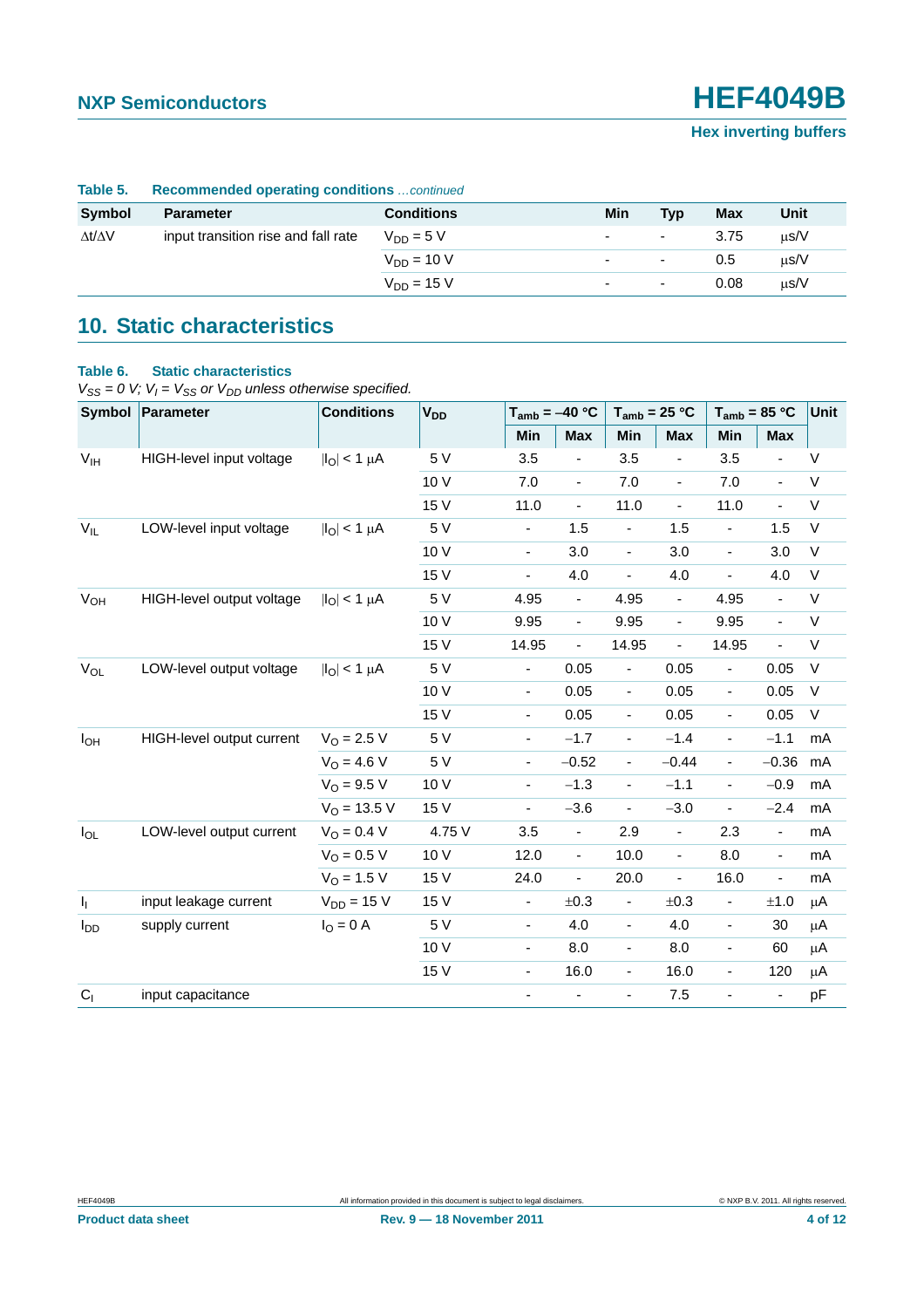### <span id="page-4-1"></span>**11. Dynamic characteristics**

#### **Table 7. Dynamic characteristics**

 $V_{SS} = 0$  V;  $C_L = 50$  pF;  $t_r = t_f \le 20$  ns;  $T_{amb} = 25$  °C; unless otherwise specified.

| Symbol            | <b>Parameter</b>          | <b>Conditions</b> | V <sub>DD</sub>                   | <b>Extrapolation formula</b>                       | Min                      | <b>Typ</b> | <b>Max</b> | Unit |
|-------------------|---------------------------|-------------------|-----------------------------------|----------------------------------------------------|--------------------------|------------|------------|------|
| t <sub>PHL</sub>  | <b>HIGH to LOW</b>        | $nA$ to $nY$ :    | 5 V                               | $\boxed{1}$<br>26 ns + $(0.18 \text{ ns/pF})C_L$   | $\overline{\phantom{0}}$ | 35         | 70         | ns   |
|                   | propagation delay         | see Figure 5      | 10 V                              | 11 ns + $(0.08 \text{ ns/pF})C_{L}$                | ۰                        | 15         | 30         | ns   |
|                   |                           |                   | 15 V                              | 9 ns + $(0.05 \text{ ns/pF})C_L$                   | $\overline{\phantom{a}}$ | 12         | 25         | ns   |
| t <sub>PLH</sub>  | LOW to HIGH               | $nA$ to $nY$ :    | 5 V                               | 23 ns + $(0.55 \text{ ns/pF})C_L$<br>Щ             | $\overline{\phantom{a}}$ | 50         | 100        | ns   |
| propagation delay | see Figure 5              | 10 V              | 14 ns + $(0.23 \text{ ns/pF})C_L$ | $\blacksquare$                                     | 25                       | 50         | ns         |      |
|                   |                           |                   | 15 V                              | 12 ns + $(0.16 \text{ ns/pF})C_1$                  | $\overline{\phantom{a}}$ | 20         | 40         | ns   |
| $t_{\text{THL}}$  | <b>HIGH to LOW output</b> | see Figure 5      | 5 V                               | <u>[1]</u><br>$3$ ns + (0.35 ns/pF)C <sub>1</sub>  | $\overline{\phantom{a}}$ | 20         | 40         | ns   |
|                   | transition time           |                   | 10 V                              | $3$ ns + (0.14 ns/pF)C                             | $\overline{\phantom{a}}$ | 10         | 20         | ns   |
|                   |                           |                   | 15 V                              | $2$ ns + (0.09 ns/pF)C                             | $\overline{\phantom{a}}$ | 7          | 14         | ns   |
| t <sub>TLH</sub>  | LOW to HIGH output        | see Figure 5      | 5 V                               | $\boxed{1}$<br>10 ns + $(1.00 \text{ ns/pF})C_{L}$ | $\overline{\phantom{0}}$ | 60         | 120        | ns   |
|                   | transition time           |                   | 10 V                              | 9 ns + $(0.42 \text{ ns/pF})C_L$                   | $\overline{\phantom{a}}$ | 30         | 60         | ns   |
|                   |                           |                   | 15 V                              | 6 ns + $(0.28 \text{ ns/pF})C_L$                   | $\overline{\phantom{a}}$ | 20         | 40         | ns   |

<span id="page-4-0"></span>[1] The typical values of the propagation delay and transition times are calculated from the extrapolation formulas shown ( $C_L$  in pF).

#### Table 8. Dynamic power dissipation P<sub>D</sub>

| $P_D$ can be calculated from the formulas shown. $V_{SS} = 0$ V; $t_r = t_f \le 20$ ns; $T_{amb} = 25$ °C. |  |  |
|------------------------------------------------------------------------------------------------------------|--|--|
|------------------------------------------------------------------------------------------------------------|--|--|

| Symbol | <b>Parameter</b> | V <sub>DD</sub> | Typical formula for $P_D(\mu W)$                                  | where:                                         |
|--------|------------------|-----------------|-------------------------------------------------------------------|------------------------------------------------|
| $P_D$  | dynamic power    | 5 V             | $P_D = 2500 \times f_i + \Sigma(f_0 \times C_L) \times V_{DD}^2$  | $f_i$ = input frequency in MHz;                |
|        | dissipation      | 10V             | $P_D = 11000 \times f_i + \Sigma(f_0 \times C_L) \times V_{DD}^2$ | $f_0$ = output frequency in MHz;               |
|        |                  | 15 V            | $P_D = 35000 \times f_i + \Sigma(f_0 \times C_1) \times V_{DD}^2$ | $C_L$ = output load capacitance in pF;         |
|        |                  |                 |                                                                   | $V_{DD}$ = supply voltage in V;                |
|        |                  |                 |                                                                   | $\Sigma(f_0 \times C_L)$ = sum of the outputs. |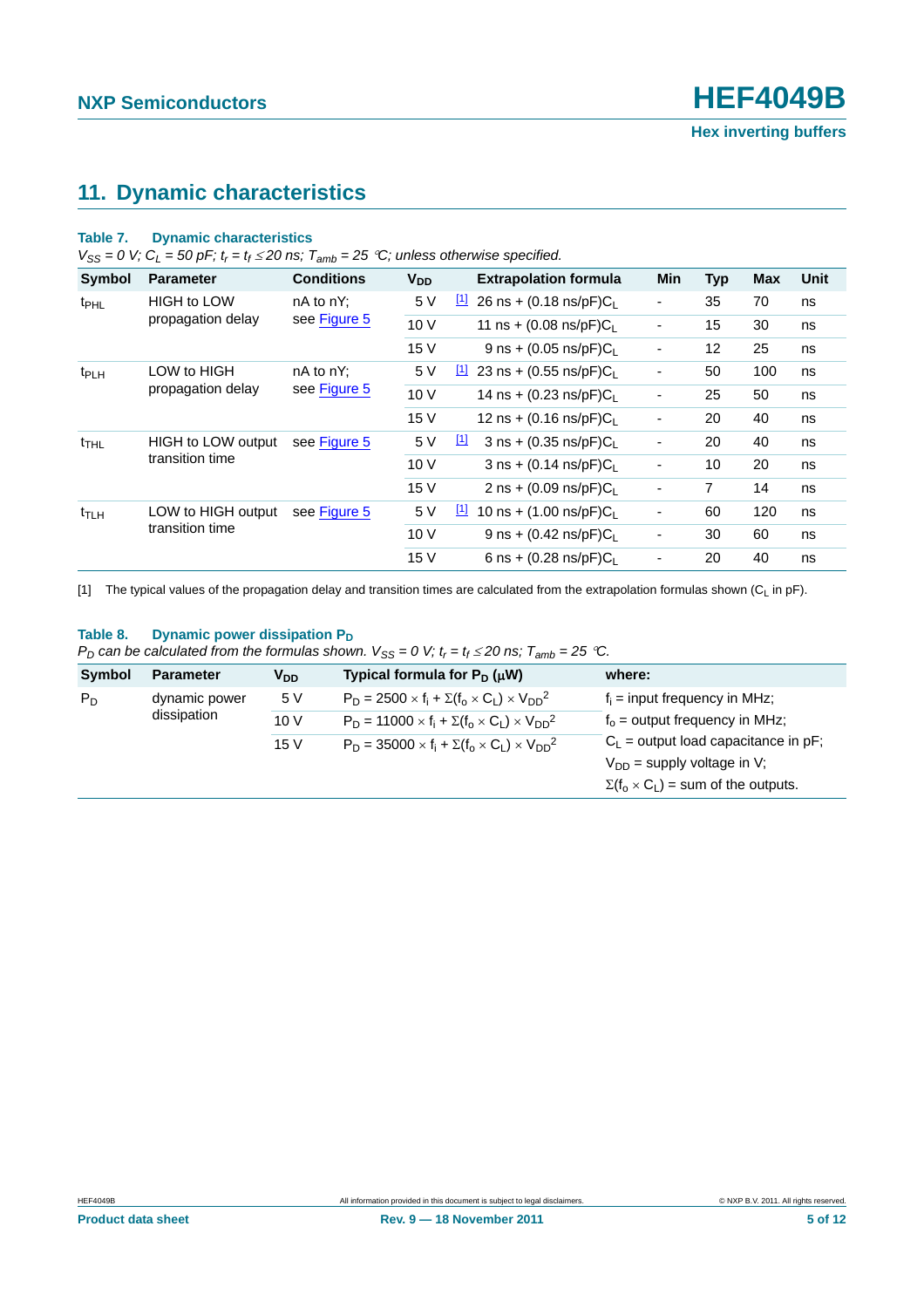### <span id="page-5-3"></span>**12. Waveforms**



#### <span id="page-5-1"></span><span id="page-5-0"></span>**Table 9. Measurement points**

| <b>Input</b> |                      | Output             |                |                    |  |
|--------------|----------------------|--------------------|----------------|--------------------|--|
| $V_M$        |                      | $V_{M}$            | V <sub>x</sub> | $V_{\rm v}$        |  |
| $0.5V_{DD}$  | $0 \vee$ to $V_{DD}$ | 0.5V <sub>DD</sub> | $0.1V_{DD}$    | 0.9V <sub>DD</sub> |  |



#### <span id="page-5-2"></span>**Table 10. Test data**

| <b>Supply voltage</b> | Input | ∣Load   |              |       |
|-----------------------|-------|---------|--------------|-------|
|                       |       | $V_{M}$ | ւր,          |       |
| 5 V to 15 V           | V DD  | 0.5V    | $\leq$ 20 ns | 50 pF |

**Product data sheet** 6 of 12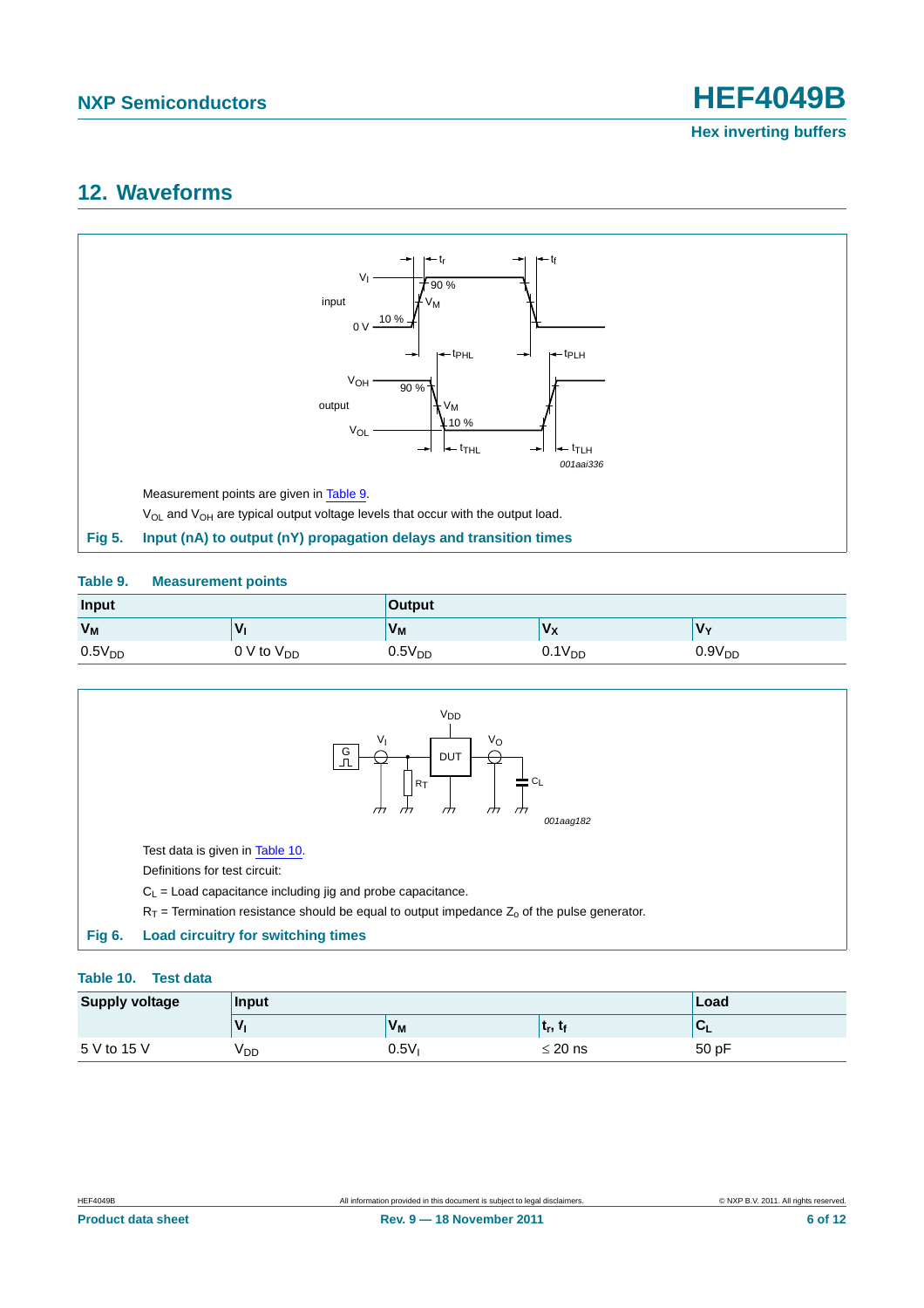### <span id="page-6-0"></span>**13. Package outline**



#### **Fig 7. Package outline SOT38-4 (DIP16)**

HEF4049B All information provided in this document is subject to legal disclaimers. © NXP B.V. 2011. All rights reserved.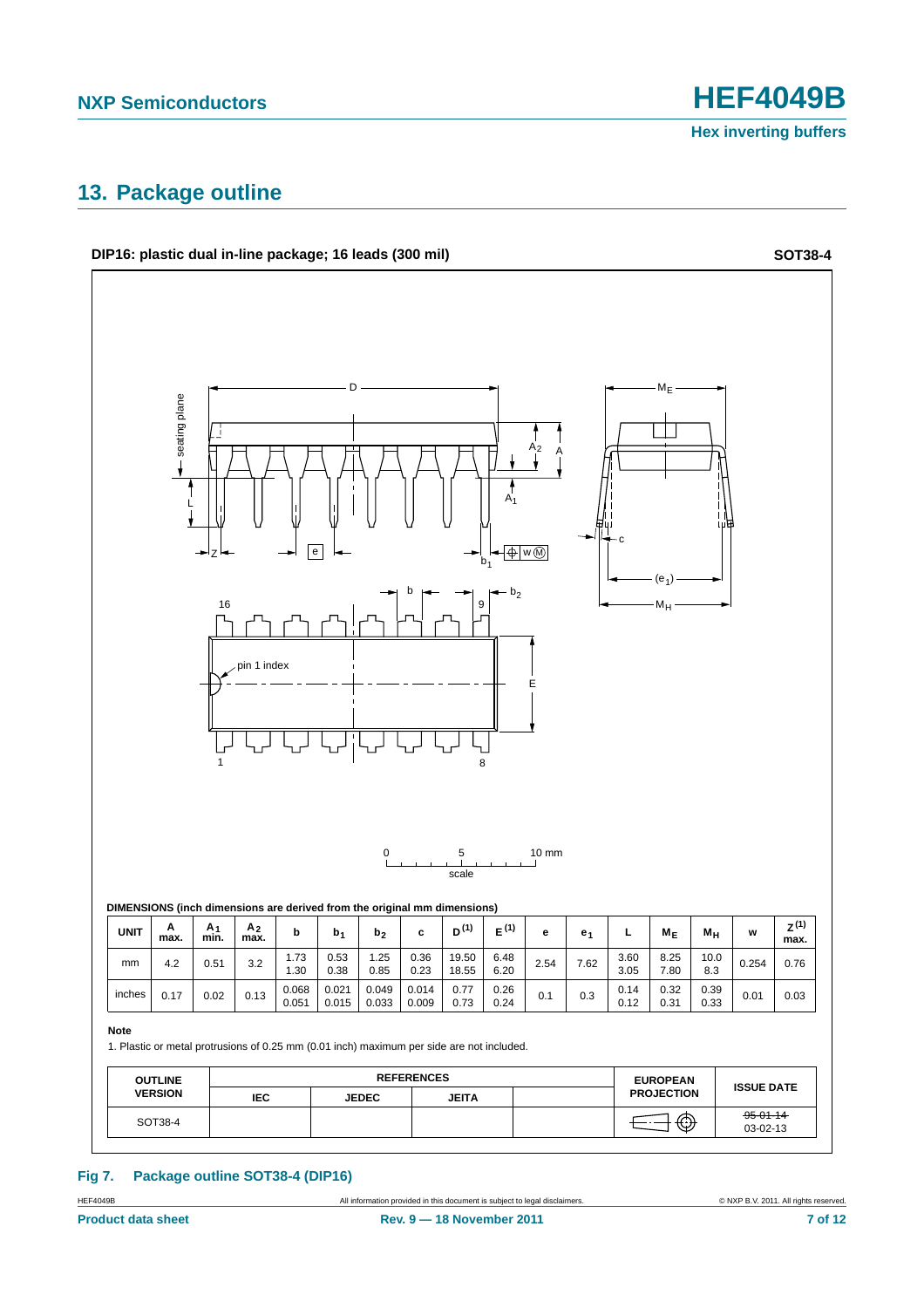

#### **Fig 8. Package outline SOT109-1 (SO16)**

All information provided in this document is subject to legal disclaimers. **Example 2014** COMP B.V. 2011. All rights reserved.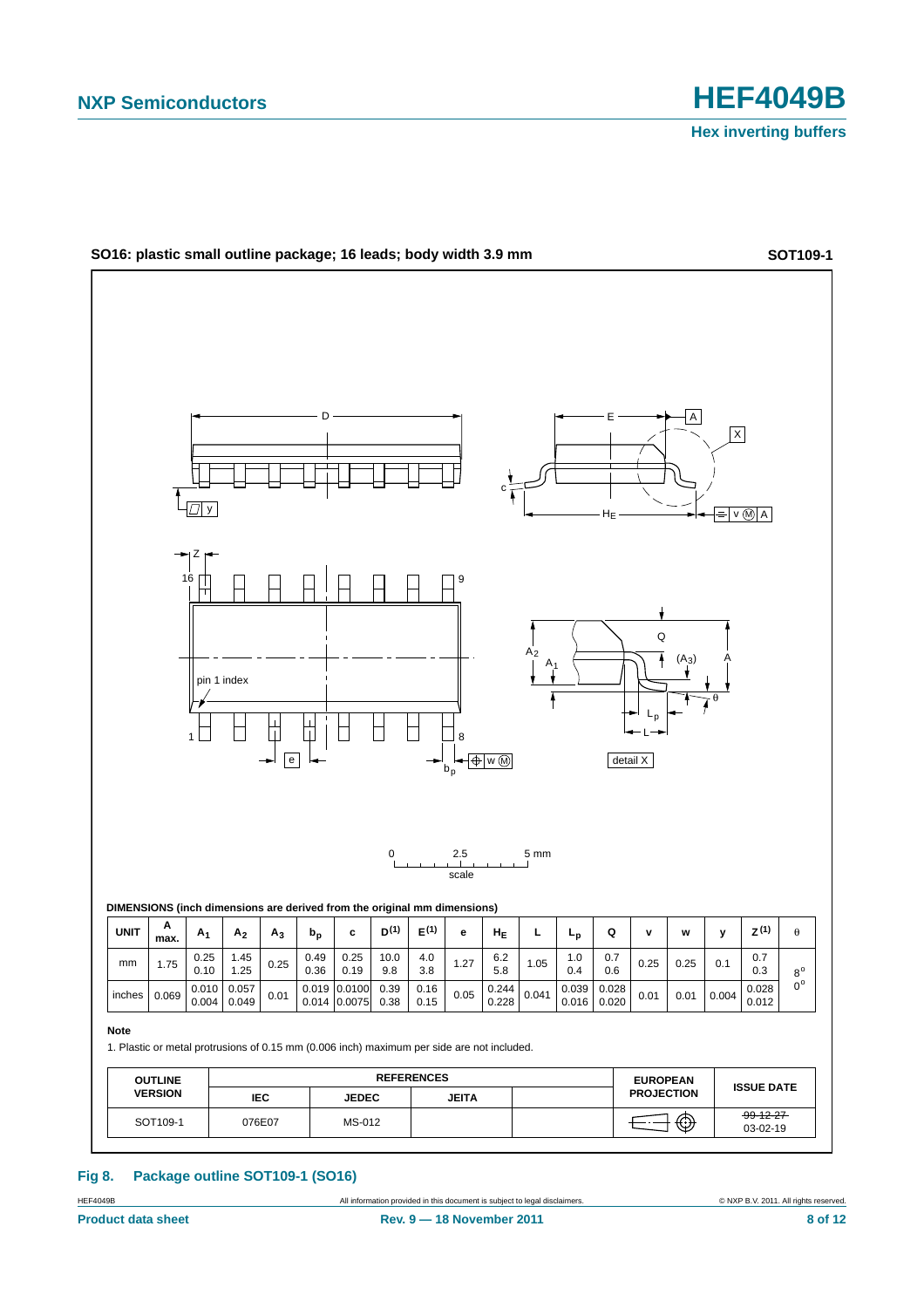## <span id="page-8-1"></span>**14. Abbreviations**

<span id="page-8-0"></span>

| <b>Table 11. Abbreviations</b> |                                    |  |
|--------------------------------|------------------------------------|--|
| Acronym                        | <b>Description</b>                 |  |
| DTL                            | Diode Transistor Logic             |  |
| <b>DUT</b>                     | Device Under Test                  |  |
| <b>LOCMOS</b>                  | <b>Local Oxidation CMOS</b>        |  |
| <b>TTL</b>                     | <b>Transistor Transistor Logic</b> |  |

# <span id="page-8-2"></span>**15. Revision history**

| Document ID             | Release date        | Data sheet status                                   | <b>Change notice</b>     | <b>Supersedes</b>       |
|-------------------------|---------------------|-----------------------------------------------------|--------------------------|-------------------------|
| HEF4049B v.9            | 20111118            | Product data sheet                                  | ٠                        | HEF4049B v.8            |
| Modifications:          | Table 11: Added DUT | Table 6: $I_{OH}$ minimum values changed to maximum |                          |                         |
| HEF4049B v.8            | 20091202            | Product data sheet                                  | ۰                        | HEF4049B v.7            |
| HEF4049B v.7            | 20090721            | Product data sheet                                  | $\overline{\phantom{a}}$ | HEF4049B v.6            |
| HEF4049B v.6            | 20090325            | Product data sheet                                  | $\overline{\phantom{a}}$ | HEF4049B v.5            |
| HEF4049B v.5            | 20081111            | Product data sheet                                  | ۰                        | HEF4049B v.4            |
| HEF4049B v.4            | 20080704            | Product data sheet                                  | -                        | <b>HEF4049B CNV v.3</b> |
| <b>HEF4049B CNV v.3</b> | 19950101            | Product specification                               | $\overline{\phantom{a}}$ | <b>HEF4049B CNV v.2</b> |
| <b>HEF4049B CNV v.2</b> | 19950101            | Product specification                               | ٠                        |                         |

**Product data sheet** 9 0 **Rev. 9 — 18 November 2011** 9 of 12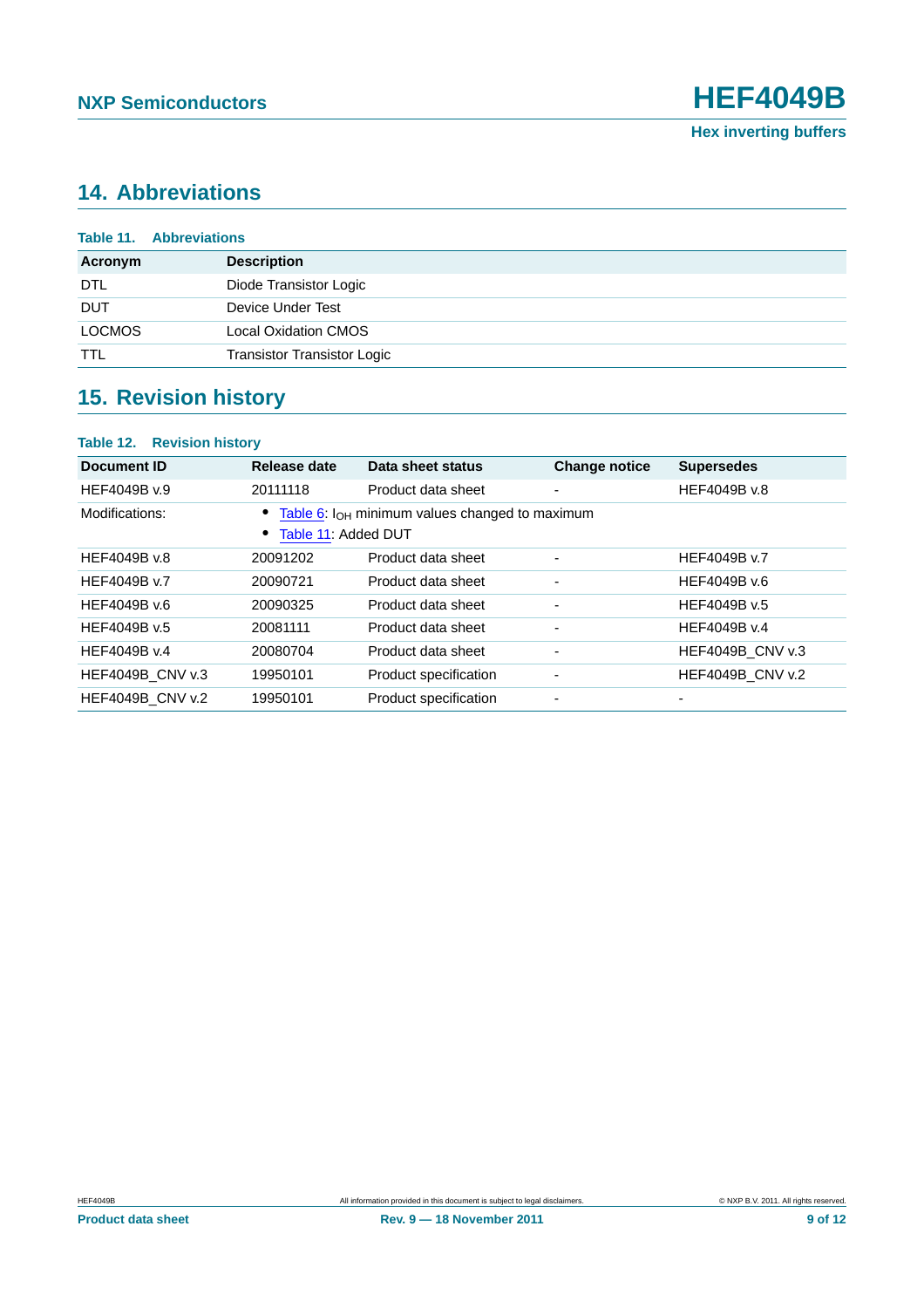### <span id="page-9-0"></span>**16. Legal information**

#### <span id="page-9-1"></span>**16.1 Data sheet status**

| Document status <sup>[1][2]</sup> | Product status <sup>[3]</sup> | <b>Definition</b>                                                                     |
|-----------------------------------|-------------------------------|---------------------------------------------------------------------------------------|
| Objective [short] data sheet      | Development                   | This document contains data from the objective specification for product development. |
| Preliminary [short] data sheet    | Qualification                 | This document contains data from the preliminary specification.                       |
| Product [short] data sheet        | Production                    | This document contains the product specification.                                     |

[1] Please consult the most recently issued document before initiating or completing a design.

[2] The term 'short data sheet' is explained in section "Definitions".

[3] The product status of device(s) described in this document may have changed since this document was published and may differ in case of multiple devices. The latest product status<br>information is available on the Intern

#### <span id="page-9-2"></span>**16.2 Definitions**

**Draft —** The document is a draft version only. The content is still under internal review and subject to formal approval, which may result in modifications or additions. NXP Semiconductors does not give any representations or warranties as to the accuracy or completeness of information included herein and shall have no liability for the consequences of use of such information.

**Short data sheet —** A short data sheet is an extract from a full data sheet with the same product type number(s) and title. A short data sheet is intended for quick reference only and should not be relied upon to contain detailed and full information. For detailed and full information see the relevant full data sheet, which is available on request via the local NXP Semiconductors sales office. In case of any inconsistency or conflict with the short data sheet, the full data sheet shall prevail.

**Product specification —** The information and data provided in a Product data sheet shall define the specification of the product as agreed between NXP Semiconductors and its customer, unless NXP Semiconductors and customer have explicitly agreed otherwise in writing. In no event however, shall an agreement be valid in which the NXP Semiconductors product is deemed to offer functions and qualities beyond those described in the Product data sheet.

#### <span id="page-9-3"></span>**16.3 Disclaimers**

**Limited warranty and liability —** Information in this document is believed to be accurate and reliable. However, NXP Semiconductors does not give any representations or warranties, expressed or implied, as to the accuracy or completeness of such information and shall have no liability for the consequences of use of such information.

In no event shall NXP Semiconductors be liable for any indirect, incidental, punitive, special or consequential damages (including - without limitation - lost profits, lost savings, business interruption, costs related to the removal or replacement of any products or rework charges) whether or not such damages are based on tort (including negligence), warranty, breach of contract or any other legal theory.

Notwithstanding any damages that customer might incur for any reason whatsoever, NXP Semiconductors' aggregate and cumulative liability towards customer for the products described herein shall be limited in accordance with the *Terms and conditions of commercial sale* of NXP Semiconductors.

**Right to make changes —** NXP Semiconductors reserves the right to make changes to information published in this document, including without limitation specifications and product descriptions, at any time and without notice. This document supersedes and replaces all information supplied prior to the publication hereof.

**Suitability for use —** NXP Semiconductors products are not designed, authorized or warranted to be suitable for use in life support, life-critical or safety-critical systems or equipment, nor in applications where failure or

malfunction of an NXP Semiconductors product can reasonably be expected to result in personal injury, death or severe property or environmental damage. NXP Semiconductors accepts no liability for inclusion and/or use of NXP Semiconductors products in such equipment or applications and therefore such inclusion and/or use is at the customer's own risk.

**Applications —** Applications that are described herein for any of these products are for illustrative purposes only. NXP Semiconductors makes no representation or warranty that such applications will be suitable for the specified use without further testing or modification.

Customers are responsible for the design and operation of their applications and products using NXP Semiconductors products, and NXP Semiconductors accepts no liability for any assistance with applications or customer product design. It is customer's sole responsibility to determine whether the NXP Semiconductors product is suitable and fit for the customer's applications and products planned, as well as for the planned application and use of customer's third party customer(s). Customers should provide appropriate design and operating safeguards to minimize the risks associated with their applications and products.

NXP Semiconductors does not accept any liability related to any default, damage, costs or problem which is based on any weakness or default in the customer's applications or products, or the application or use by customer's third party customer(s). Customer is responsible for doing all necessary testing for the customer's applications and products using NXP Semiconductors products in order to avoid a default of the applications and the products or of the application or use by customer's third party customer(s). NXP does not accept any liability in this respect.

**Limiting values —** Stress above one or more limiting values (as defined in the Absolute Maximum Ratings System of IEC 60134) will cause permanent damage to the device. Limiting values are stress ratings only and (proper) operation of the device at these or any other conditions above those given in the Recommended operating conditions section (if present) or the Characteristics sections of this document is not warranted. Constant or repeated exposure to limiting values will permanently and irreversibly affect the quality and reliability of the device.

**Terms and conditions of commercial sale —** NXP Semiconductors products are sold subject to the general terms and conditions of commercial sale, as published at<http://www.nxp.com/profile/terms>, unless otherwise agreed in a valid written individual agreement. In case an individual agreement is concluded only the terms and conditions of the respective agreement shall apply. NXP Semiconductors hereby expressly objects to applying the customer's general terms and conditions with regard to the purchase of NXP Semiconductors products by customer.

**No offer to sell or license —** Nothing in this document may be interpreted or construed as an offer to sell products that is open for acceptance or the grant, conveyance or implication of any license under any copyrights, patents or other industrial or intellectual property rights.

**Export control —** This document as well as the item(s) described herein may be subject to export control regulations. Export might require a prior authorization from competent authorities.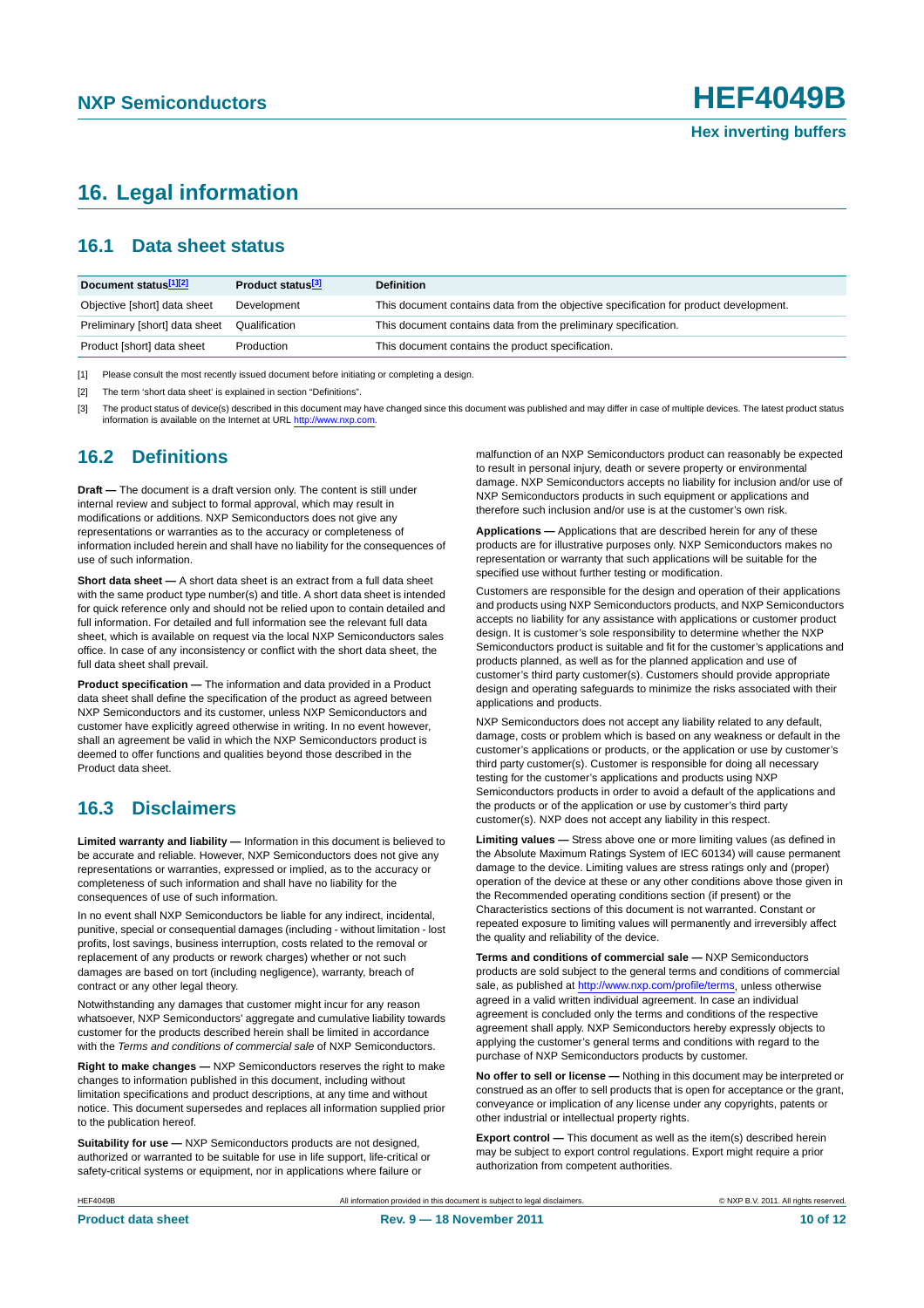**Non-automotive qualified products —** Unless this data sheet expressly states that this specific NXP Semiconductors product is automotive qualified, the product is not suitable for automotive use. It is neither qualified nor tested in accordance with automotive testing or application requirements. NXP Semiconductors accepts no liability for inclusion and/or use of non-automotive qualified products in automotive equipment or applications.

In the event that customer uses the product for design-in and use in automotive applications to automotive specifications and standards, customer (a) shall use the product without NXP Semiconductors' warranty of the product for such automotive applications, use and specifications, and (b) whenever customer uses the product for automotive applications beyond

### <span id="page-10-1"></span>**17. Contact information**

NXP Semiconductors' specifications such use shall be solely at customer's own risk, and (c) customer fully indemnifies NXP Semiconductors for any liability, damages or failed product claims resulting from customer design and use of the product for automotive applications beyond NXP Semiconductors' standard warranty and NXP Semiconductors' product specifications.

#### <span id="page-10-0"></span>**16.4 Trademarks**

Notice: All referenced brands, product names, service names and trademarks are the property of their respective owners.

For more information, please visit: **http://www.nxp.com**

For sales office addresses, please send an email to: **salesaddresses@nxp.com**